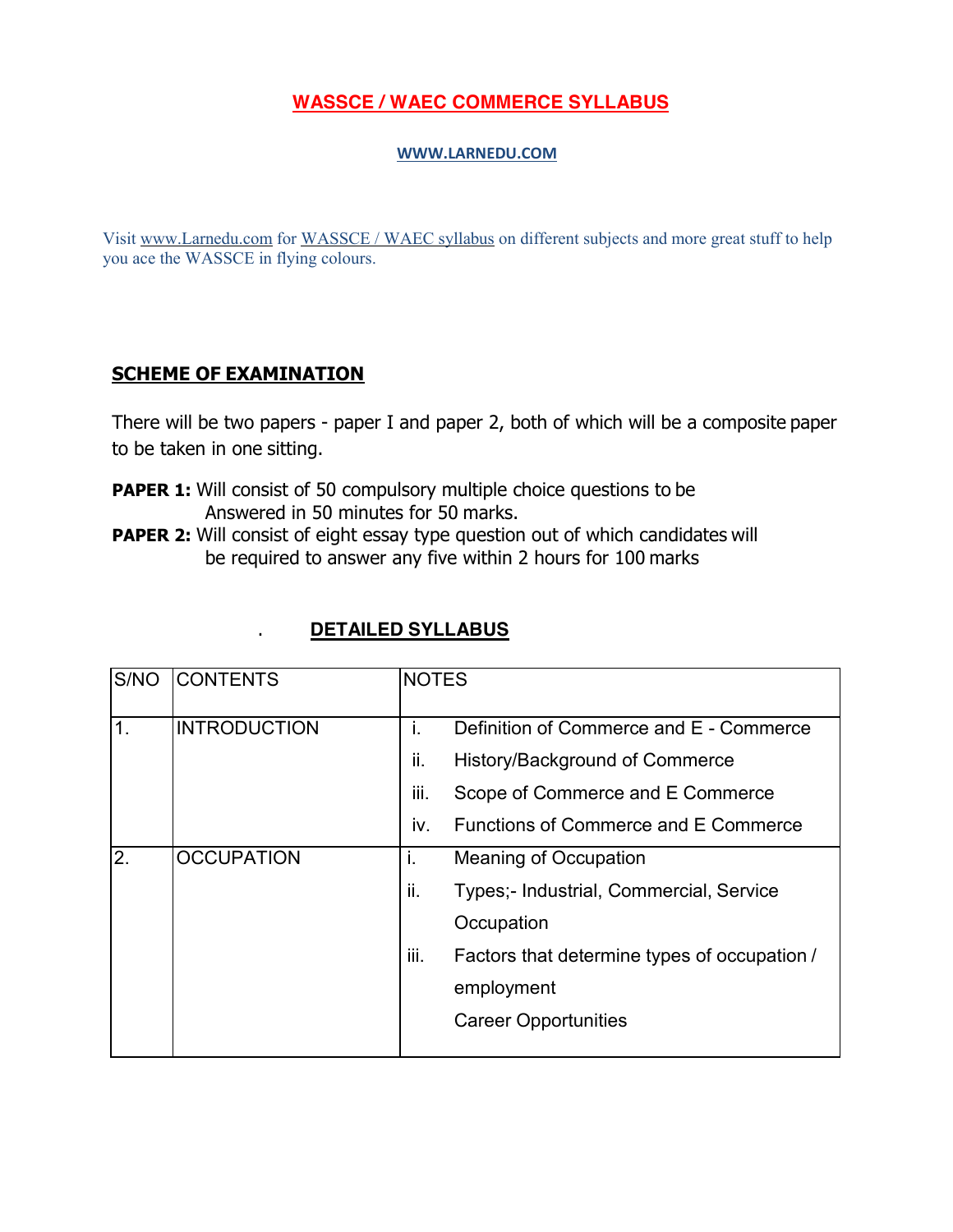| I3. | PRODUCTION | Τ.   | Meaning                                 |
|-----|------------|------|-----------------------------------------|
|     |            | ii.  | Factors – land, labour, capital and     |
|     |            |      | entrepreneurship                        |
|     |            | iii. | Types:- Primary, Secondary and Tertiary |
|     |            |      | production                              |
|     |            | IV.  | Division of labour/specialization       |
|     |            |      | meaning<br>$\qquad \qquad \blacksquare$ |
|     |            |      | types                                   |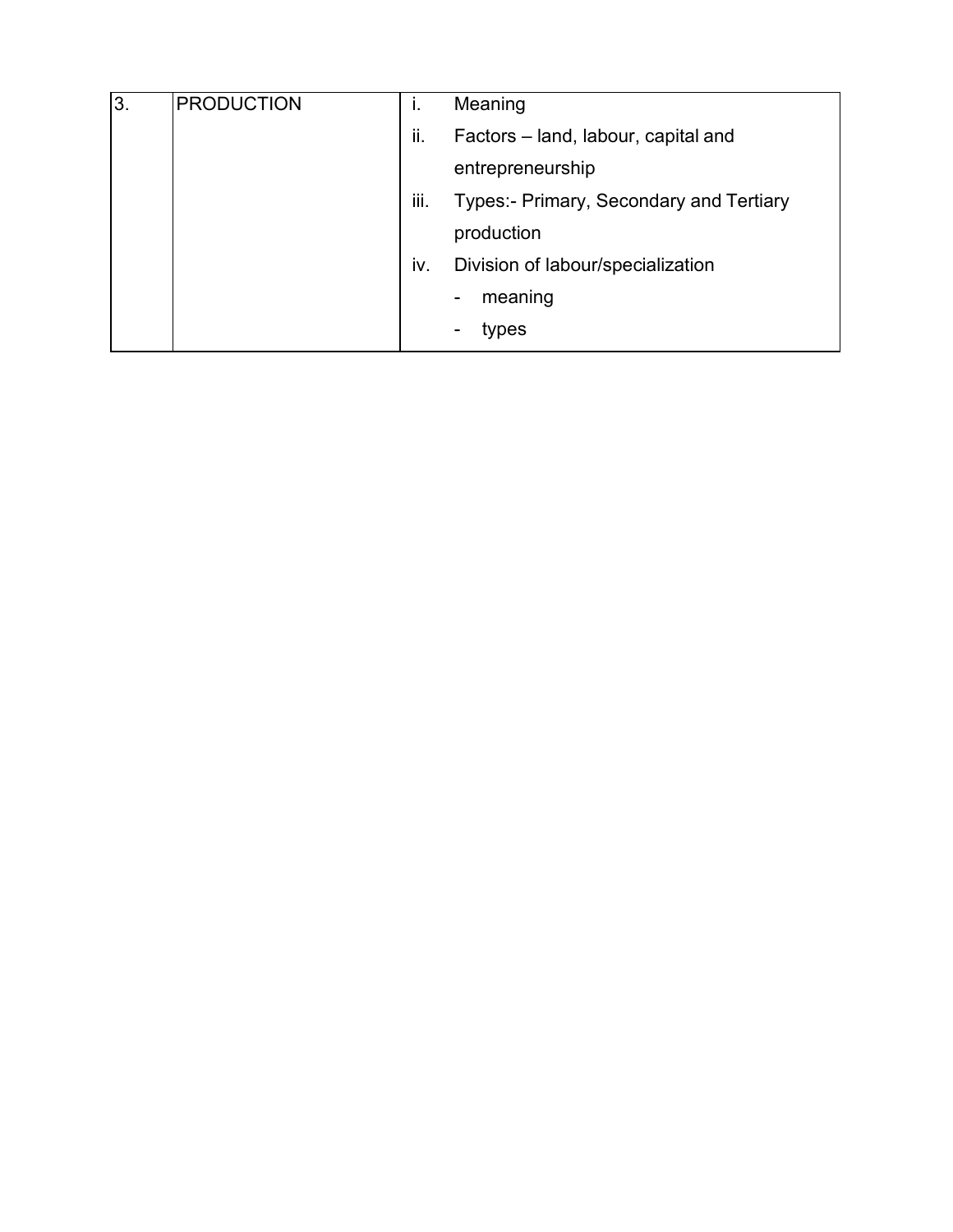|    |                           |      | advantages and disadvantages,                |
|----|---------------------------|------|----------------------------------------------|
|    |                           |      | limitation                                   |
|    |                           | V.   | Inter-relationship between production and    |
|    |                           |      | exchange                                     |
| 4. | <b>BUSINESS UNITS</b>     | i.   | Meaning and objectives of business           |
|    |                           | ii.  | Forms of business units                      |
|    |                           |      | - Sole proprietorship,                       |
|    |                           |      | — Partnership,                               |
|    |                           |      | - Co-operative Societies,                    |
|    |                           |      | - Credit Union and Thrift Societies,         |
|    |                           |      | - Public enterprises,                        |
|    |                           |      | - Companies -                                |
|    |                           | iii. | Types, Formation, characteristics,           |
|    |                           |      | comparison, advantages and disadvantages     |
|    |                           | iv.  | Sources of capital of each forms of business |
|    |                           | v.   | Meaning and purpose of                       |
|    |                           |      | Amalgamations,<br>-                          |
|    |                           |      | Mergers and acquisitions                     |
|    |                           |      | Trust,<br>$\qquad \qquad$                    |
|    |                           |      | Holding companies and Subsidiaries           |
|    |                           |      | <b>Consortium and Cartel</b>                 |
|    |                           | Vİ.  | Dissolution/Liquidation of                   |
|    |                           |      | Companies/Partnership.                       |
| 5. | <b>TRADE ASSOCIATIONS</b> |      | Aims and functions of                        |
|    |                           | i.   | <b>Trade Association</b>                     |
|    |                           | ii.  | <b>Chamber of Commerce, Employers</b>        |
|    |                           |      | Association                                  |
|    |                           | iii. | <b>Consumer Association/Consumerism</b>      |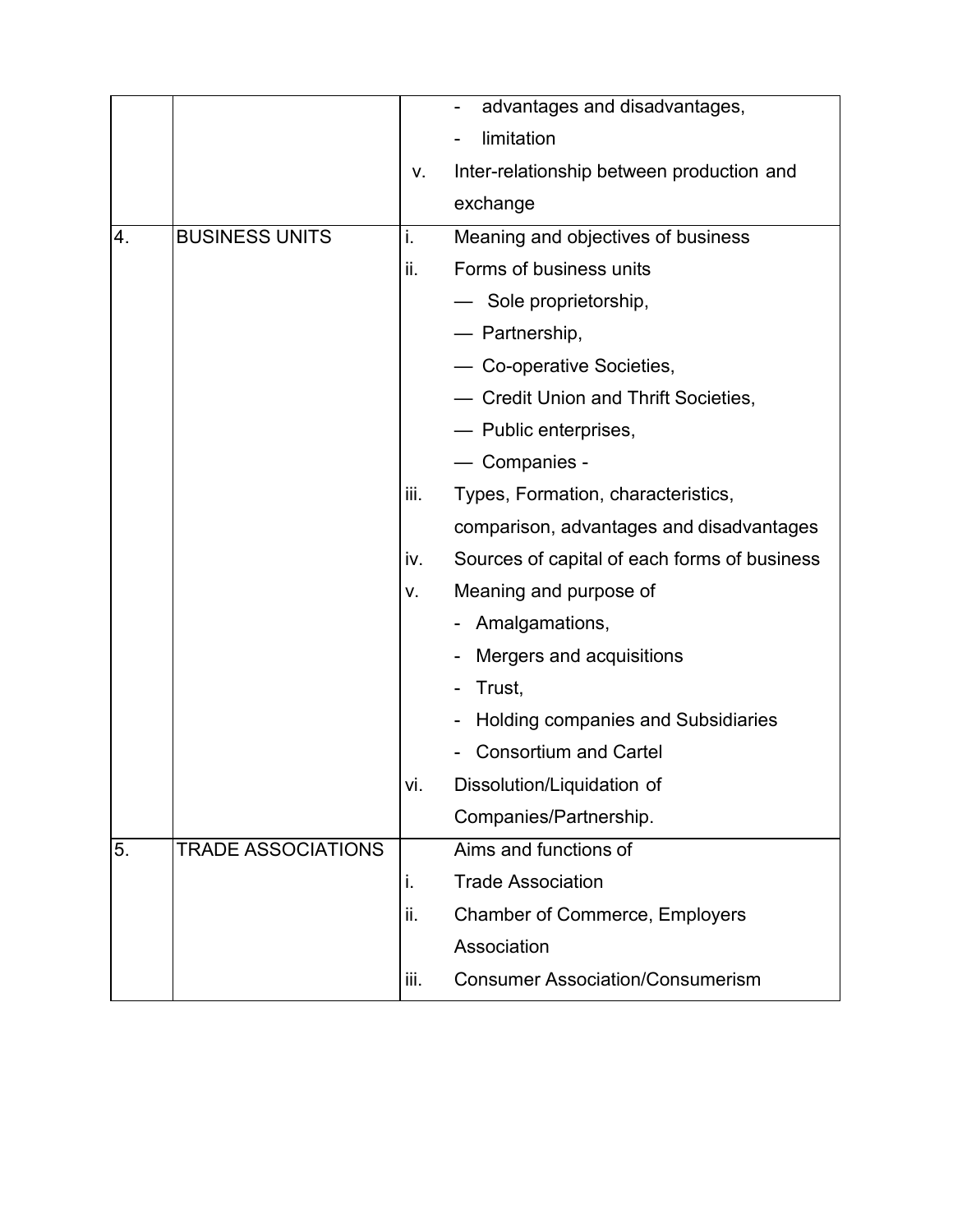| 6. | <b>BUSINESS CAPITAL</b>  | i.   | Meaning and types -                            |
|----|--------------------------|------|------------------------------------------------|
|    | <b>AND PROFITS</b>       |      | Authorized/Registered/Normal capital, called-  |
|    |                          |      | up, paid-up capital, capital owned,            |
|    |                          |      | liquid/circulating capital                     |
|    |                          | ii.  | Credit - Meaning, Sources, Instrument and      |
|    |                          |      | <b>Functions</b>                               |
|    |                          | iii. | Calculation of working capital, the Importance |
|    |                          |      | of working capital                             |
|    |                          | iv.  | Profits - Meaning, types and calculation of    |
|    |                          |      | profit                                         |
|    |                          | V.   | Turnover - Meaning, calculations and factors   |
|    |                          |      | affecting turnover.                            |
| 7. | <b>TRADE</b>             |      | Purpose and branches of trade -                |
|    | <b>HOME TRADE</b><br>(a) |      | Home Trade and Foreign Trade - Meaning &       |
|    |                          |      |                                                |
|    |                          |      | Differences,                                   |
|    |                          | i.   | Retail trade:                                  |
|    |                          |      | <b>Functions of retailer</b>                   |
|    |                          |      | Factors to consider in starting a retail       |
|    |                          |      | business                                       |
|    |                          |      | Reasons for success/failure of retail          |
|    |                          |      | business.                                      |
|    |                          | ii.  | Small scale and large scale retailing -        |
|    |                          |      | Types of Retail Outlets,                       |
|    |                          |      | Unit shops, Stalls, Hawkers, Kiosks,           |
|    |                          |      | Mobile shops, Supermarket, Chain Stores,       |
|    |                          |      | Department Stores, Shopping malls,             |
|    |                          |      | <b>Hypermarkets and Mail Order business</b>    |
|    |                          |      | The main characteristics of each.              |
|    |                          |      | Advantages and disadvantages.                  |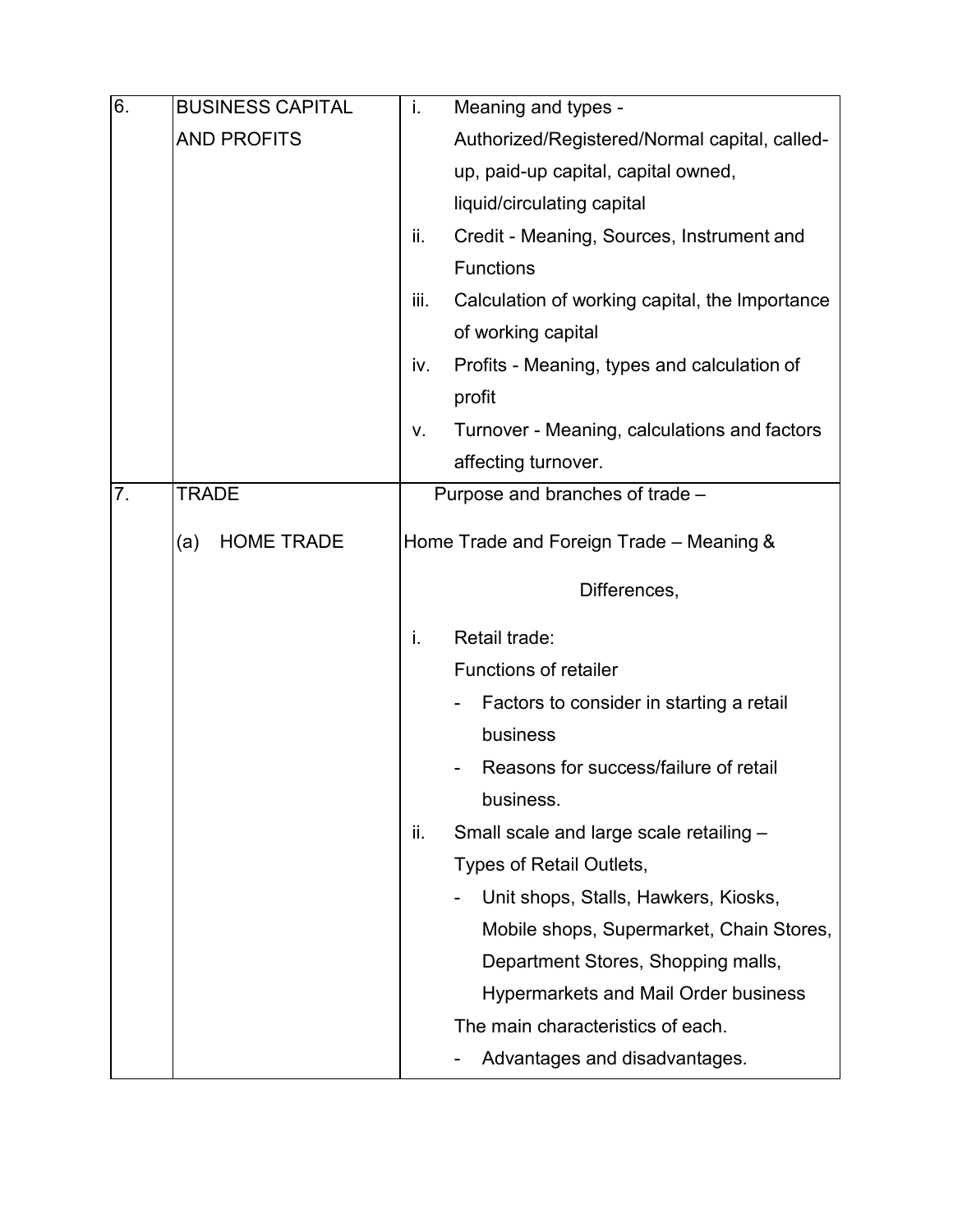|                             |      | Modern trends in retailing - branding, self     |
|-----------------------------|------|-------------------------------------------------|
|                             |      | service, Vouchers. Vending machines,            |
|                             |      | credit cards.                                   |
|                             | iii. | Wholesale trade - Functions of Wholesalers      |
|                             |      | Types of Wholesalers. Factors. Merchant and     |
|                             |      | agent Wholesalers                               |
|                             | iv.  | Factor making for elimination and survival of   |
|                             |      | middlemen                                       |
|                             | V.   | <b>Channel of Distribution:</b>                 |
|                             |      | Meaning, Types.                                 |
|                             |      | <b>Factors for choice of Channel</b>            |
| <b>FOREIGN TRADE</b><br>(b) | İ.   | Meaning -                                       |
|                             |      |                                                 |
|                             |      | Types: Import, export and entreport             |
|                             | Ϊi   | Basic concept in International trade - terms of |
|                             |      | trade, balance of trade, balance of payment -   |
|                             |      | favourable, unfavourable, visible and invisible |
|                             |      | items, bilateral and multilateral agreements    |
|                             |      | and counter trade                               |
|                             | IV.  | Advantages and Disadvantages                    |
|                             | V.   | Barriers to Foreign trade -                     |
|                             | vi.  | Tariffs-                                        |
|                             |      | Meaning                                         |
|                             |      | Reason for tariffs,                             |
|                             | vii. | Functions of port and Airports Authorities,     |
|                             |      | Customs and Excise Authority and Shipping,      |
|                             |      | Clearing and forwarding Agents. Exports         |
|                             |      | promotion Council.                              |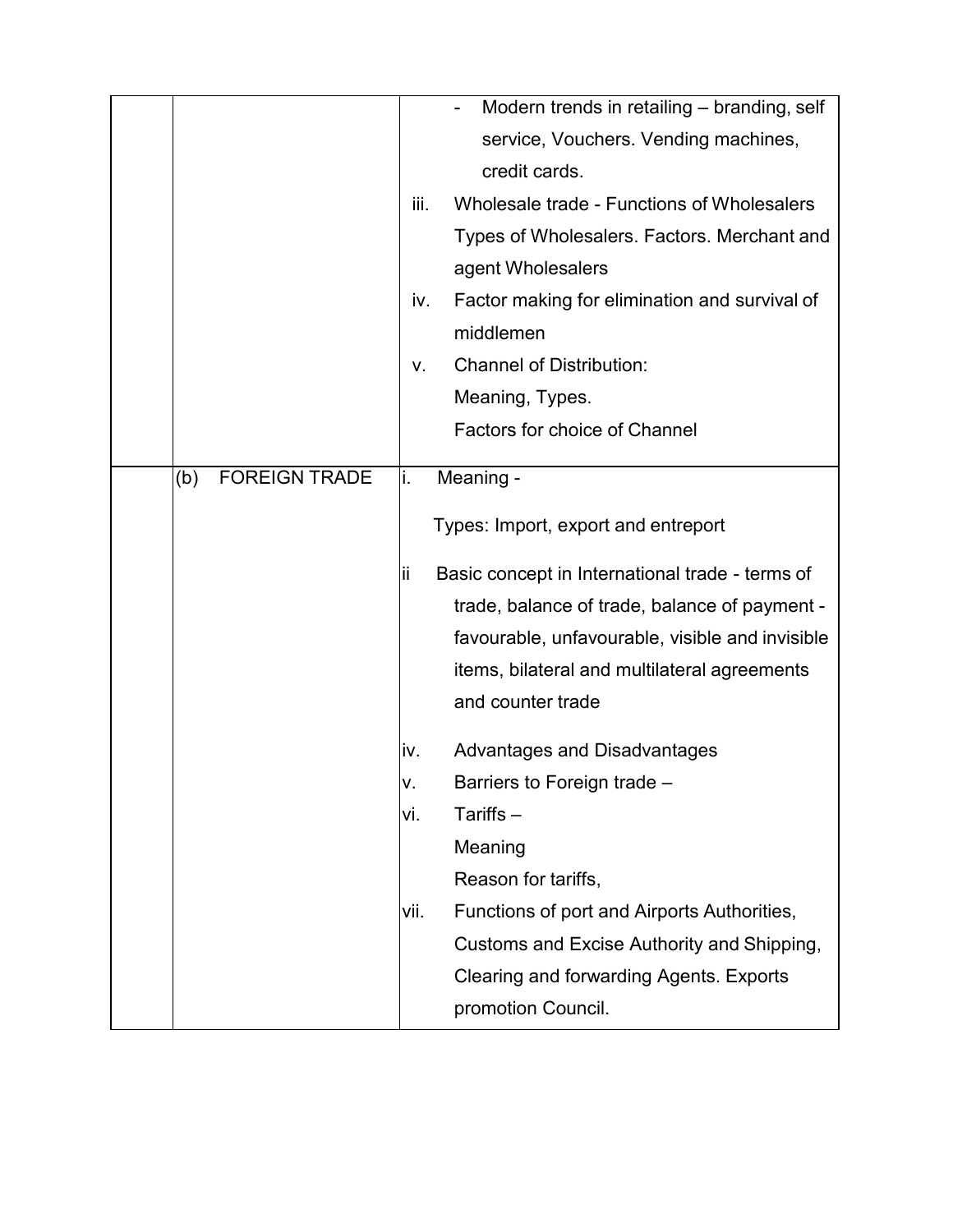| 8  | <b>PURCHASE AND SALE</b> | i.   | Procedure and documents used in business -        |
|----|--------------------------|------|---------------------------------------------------|
|    | OF GOODS IN HOME         |      | Order, Indent, Consular Invoice, Ordinary         |
|    | <b>AND FOREIGN TRADE</b> |      | Invoice, Credit/Debit notes, Proforma Invoice,    |
|    |                          |      | Letter of hypothecation, documentary credit,      |
|    |                          |      | certificate of origin, certificate of inspection, |
|    |                          |      | insurance certificate.                            |
|    |                          | ii.  | Price Quotation - Trade discount, Cash            |
|    |                          |      | discount, Quantity discount, COD, CWO, CIF,       |
|    |                          |      | FOB, E & OE, Ex-works, LOCO, FAS, FOR             |
|    |                          |      | and Franco                                        |
|    |                          | iii. | Terms of Payment: Cash/Spot Payment,              |
|    |                          |      | Purchase and deferred payment.                    |
|    |                          | iv.  | Means of payment - Legal tender – (bank           |
|    |                          |      | notes and coins), cheques, standing order,        |
|    |                          |      | bank draft, stamps, postal-orders, money          |
|    |                          |      | orders, bills of exchange and promissory          |
|    |                          |      | Note, mail transfer, traveller's cheques,         |
|    |                          |      | telegraphic transfer. Epayment                    |
| 9. | <b>FINANCE AND</b>       | i.   | Meaning                                           |
|    | <b>FINANCIAL</b>         | ii.  | Evolution/History                                 |
|    | <b>INSTITUTIONS</b>      |      |                                                   |
|    | <b>MONEY</b><br>А.       | iii. | Forms                                             |
|    |                          | IV.  | Qualities and functions.                          |
|    |                          | İ.   | Types of Banks - Central Bank, Commercial         |
|    |                          |      | Banks and other specialized banks e.g.            |
|    |                          |      | Development Bank, Mortgage Bank,                  |
|    | В.<br><b>BANKS</b>       |      | Building Society, Micro finance institutions, -   |
|    |                          |      | their features and Functions.                     |
|    |                          |      | Bureau-de-change (Meaning and                     |
|    |                          |      | Functions)                                        |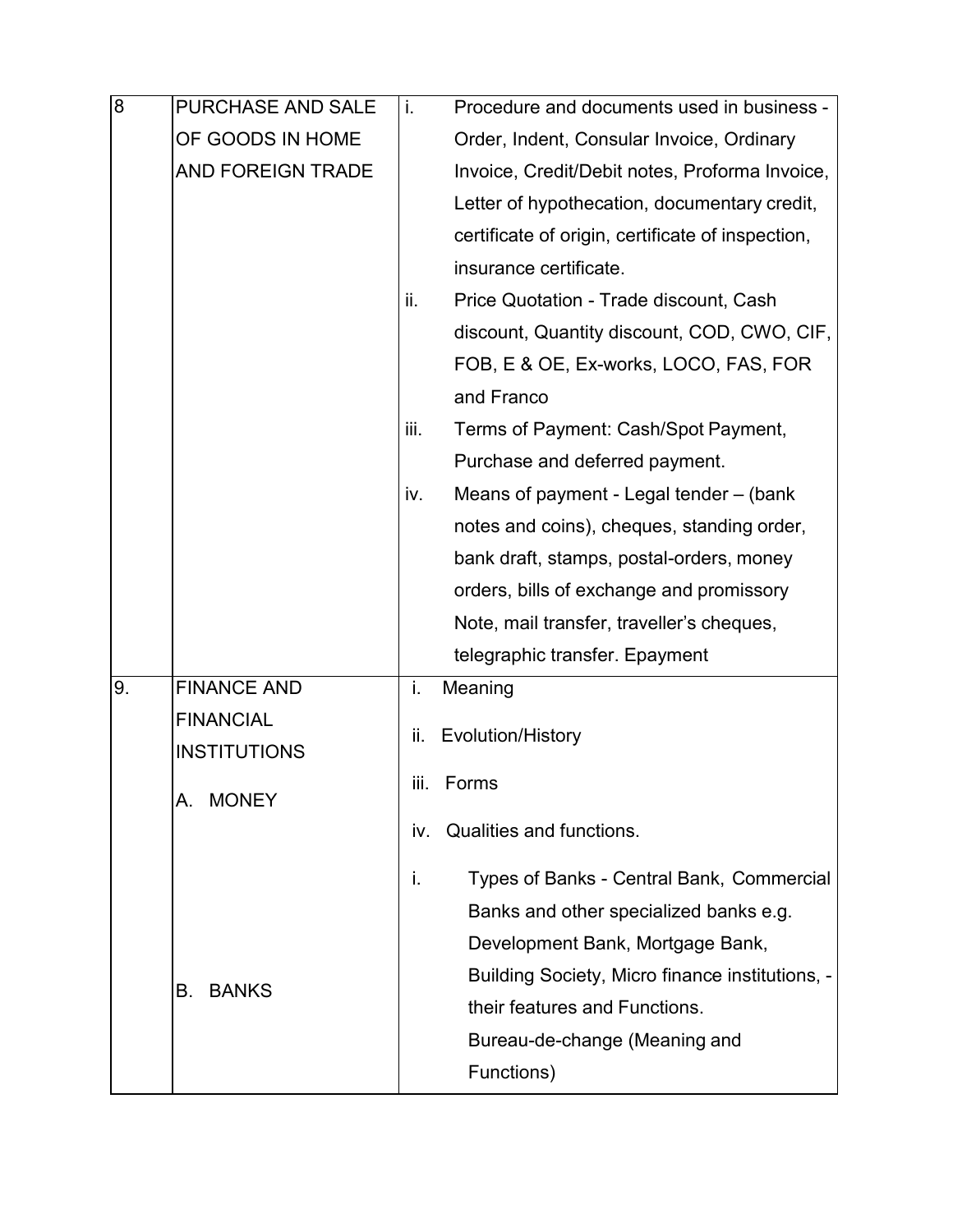|  |              | ii.  | $E.$ Banking $-$                                   |
|--|--------------|------|----------------------------------------------------|
|  |              |      | Meaning,                                           |
|  |              |      | forms - ATM, Money transfer -                      |
|  |              |      | E Payment - online transfer                        |
|  |              | iii. | Types of Accounts: Current, Savings and            |
|  |              |      | Fixed Deposit Account - Their main features        |
|  |              | i.   | Meaning and basic principles -                     |
|  |              |      | utmost good faith, insurable interest,             |
|  |              |      | indemnity and subrogation, Contribution            |
|  |              |      | and proximate cause                                |
|  |              | ii.  | Types of Insurance                                 |
|  |              | a.   | life Insurance                                     |
|  | C. INSURANCE |      | <b>Whole life Assurance</b>                        |
|  |              |      | Endowment                                          |
|  |              | b.   | Non life Insurance                                 |
|  |              |      | Motor vehicle                                      |
|  |              |      | Fire                                               |
|  |              |      | Fidelity<br>-                                      |
|  |              |      | Burglary/Robbery/Theft<br>$\overline{\phantom{0}}$ |
|  |              |      | Accidents<br>$\overline{\phantom{0}}$              |
|  |              |      | <b>Consequential Loss</b>                          |
|  |              |      | Marine                                             |
|  |              | C.   | <b>Types of Risk</b>                               |
|  |              |      |                                                    |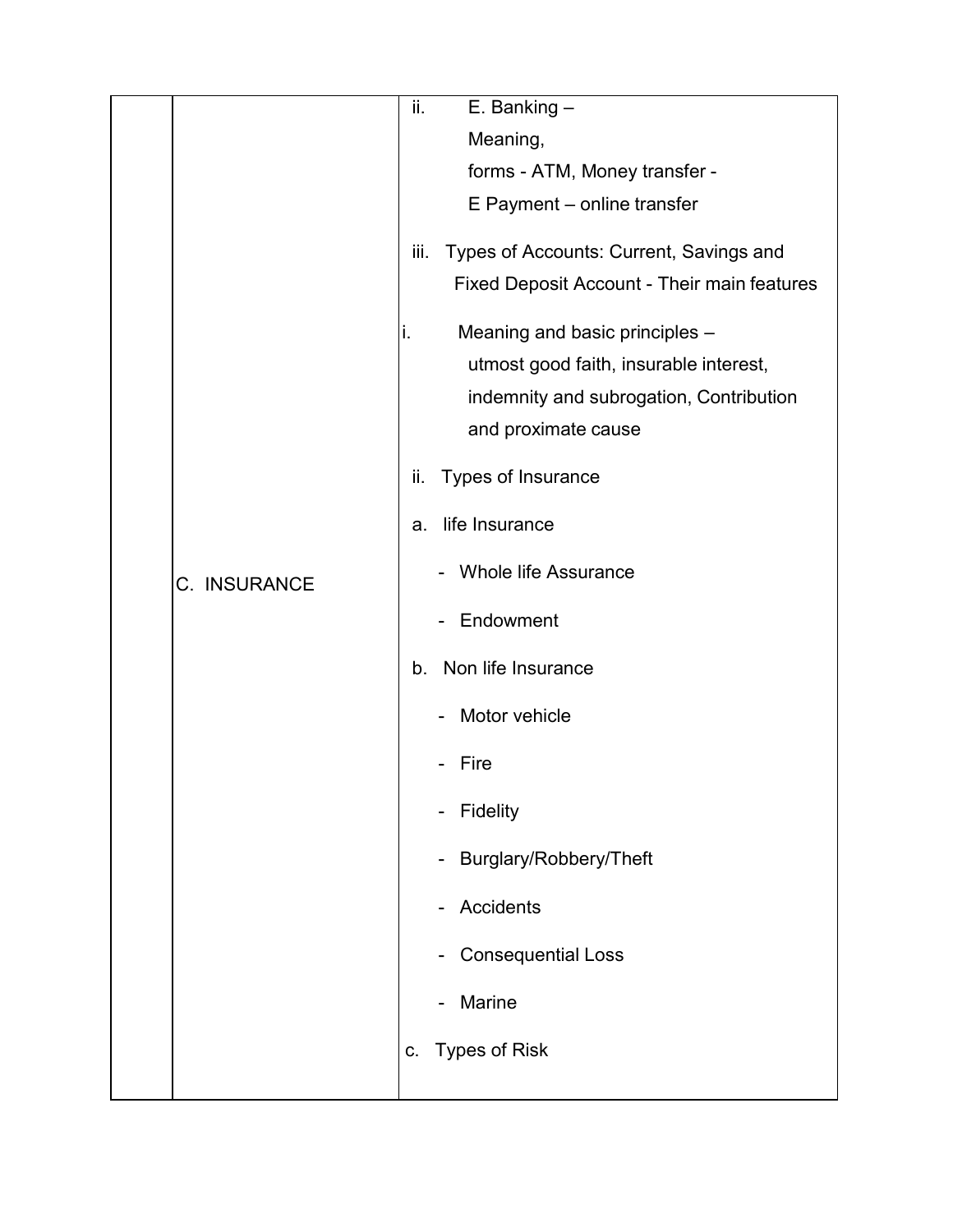|                          | i.   | Insurable Risk e.g. fundamental risks                  |
|--------------------------|------|--------------------------------------------------------|
|                          |      | Pure risk                                              |
|                          |      | Particular risk                                        |
|                          |      |                                                        |
|                          | ii.  | Uninsurable risk                                       |
|                          |      |                                                        |
|                          |      | - speculative risk                                     |
|                          | d.   | Importance of Insurance to business and<br>individual. |
|                          |      |                                                        |
|                          | е.   | Procedure for taking an Insurance Policy.              |
|                          | f.   | Underwriting - meaning                                 |
|                          | g.   | Re-insurance - Meaning and purpose                     |
|                          | i.   | Meaning                                                |
|                          | ii.  | Functions                                              |
|                          | iii. | Methods of raising funds by companies - offer          |
|                          |      | for sale, offer for subscription, rights issue,        |
|                          |      | private placement, issue by tender                     |
|                          |      | Second tier Security market                            |
| <b>D. CAPITAL MARKET</b> | i.   | meaning and functions                                  |
|                          | ii.  | Advantages to Companies/Public                         |
|                          | iii. | <b>Requirement for listing</b>                         |
|                          |      | i. Meaning and functions,                              |
|                          | ii.  | Importance                                             |
|                          |      |                                                        |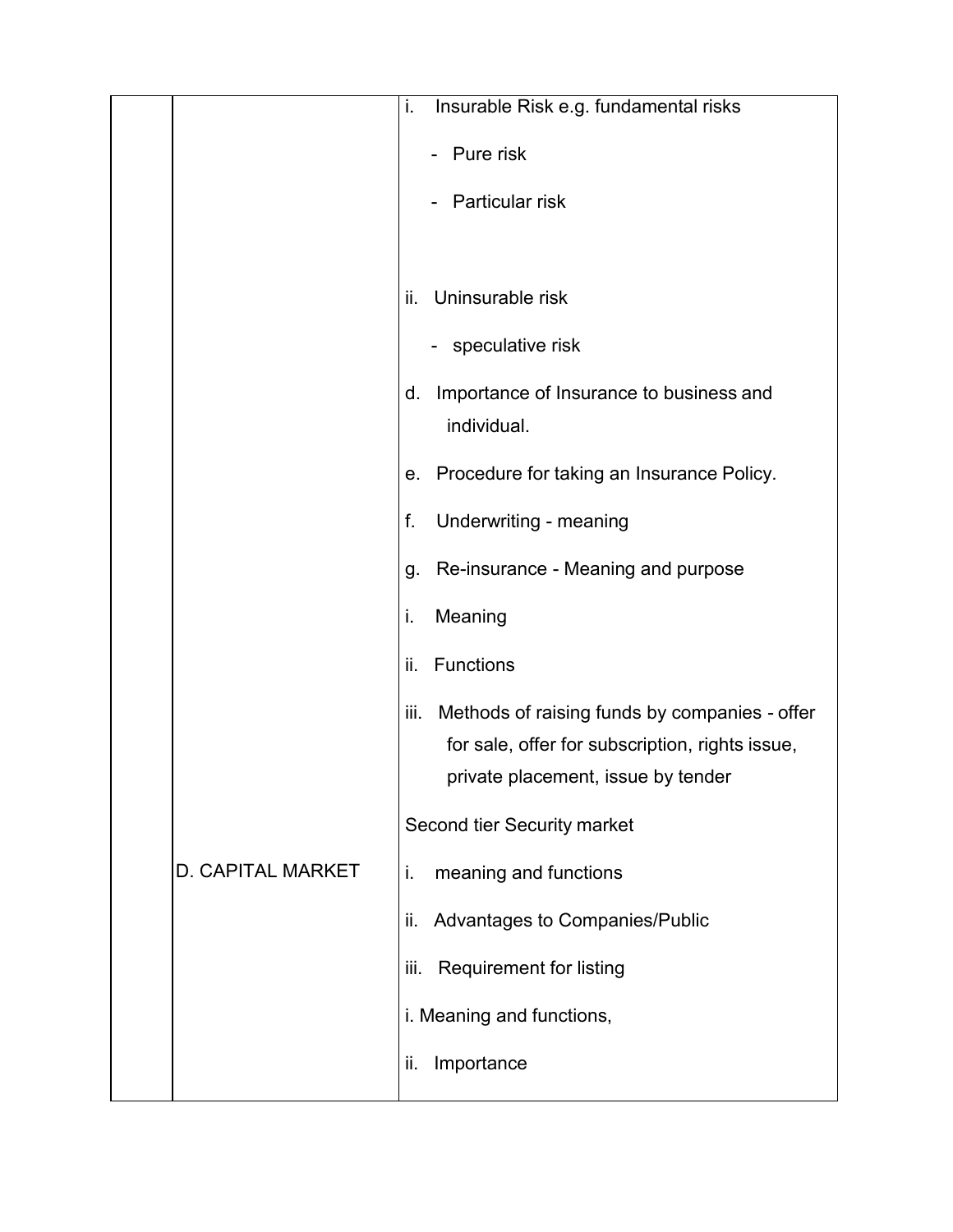|     |                          | Transactions on the stock exchange<br>iii.            |
|-----|--------------------------|-------------------------------------------------------|
|     |                          | Speculators - Meaning and Types<br>IV.                |
|     |                          | Types of Security - Shares, Stock, Bond gilt<br>V.    |
|     |                          | edge, debentures/Convertible loans                    |
|     |                          | Meaning<br>i.                                         |
|     | <b>E. STOCK EXCHANGE</b> | Types of tradable commodities<br>ii.                  |
|     | (first tier)             | Requirements for trading - Grading,<br>iii.           |
|     |                          | Standardizing, Warehousing, Clearing system           |
|     |                          | Method of Trading - open outcry and electronic<br>IV. |
|     |                          | mechanisms                                            |
|     |                          | Benefit of Commodity exchange<br>ν.                   |
|     | F. COMMODITY             |                                                       |
|     | <b>EXCHANGE</b>          |                                                       |
|     |                          |                                                       |
|     |                          | (i)<br>Meaning                                        |
|     |                          | Importance<br>(ii)                                    |
|     |                          | Choice of transport<br>(iii)                          |
|     |                          | Forms<br>(iv)                                         |
|     |                          | Land<br>(a)                                           |
|     |                          | (b) Water<br>Air                                      |
|     |                          | (c)<br>Pipeline<br>(d)                                |
|     |                          |                                                       |
|     | TRANSPORT, TOURISM,      | Advantages and disadvantage of each form<br>(V)       |
| 10. | <b>COMMUNICATION and</b> | Documents - Waybills, Consignment note,<br>(vi)       |
|     | <b>WAREHOUSING</b>       | tickets and manifest                                  |
|     |                          |                                                       |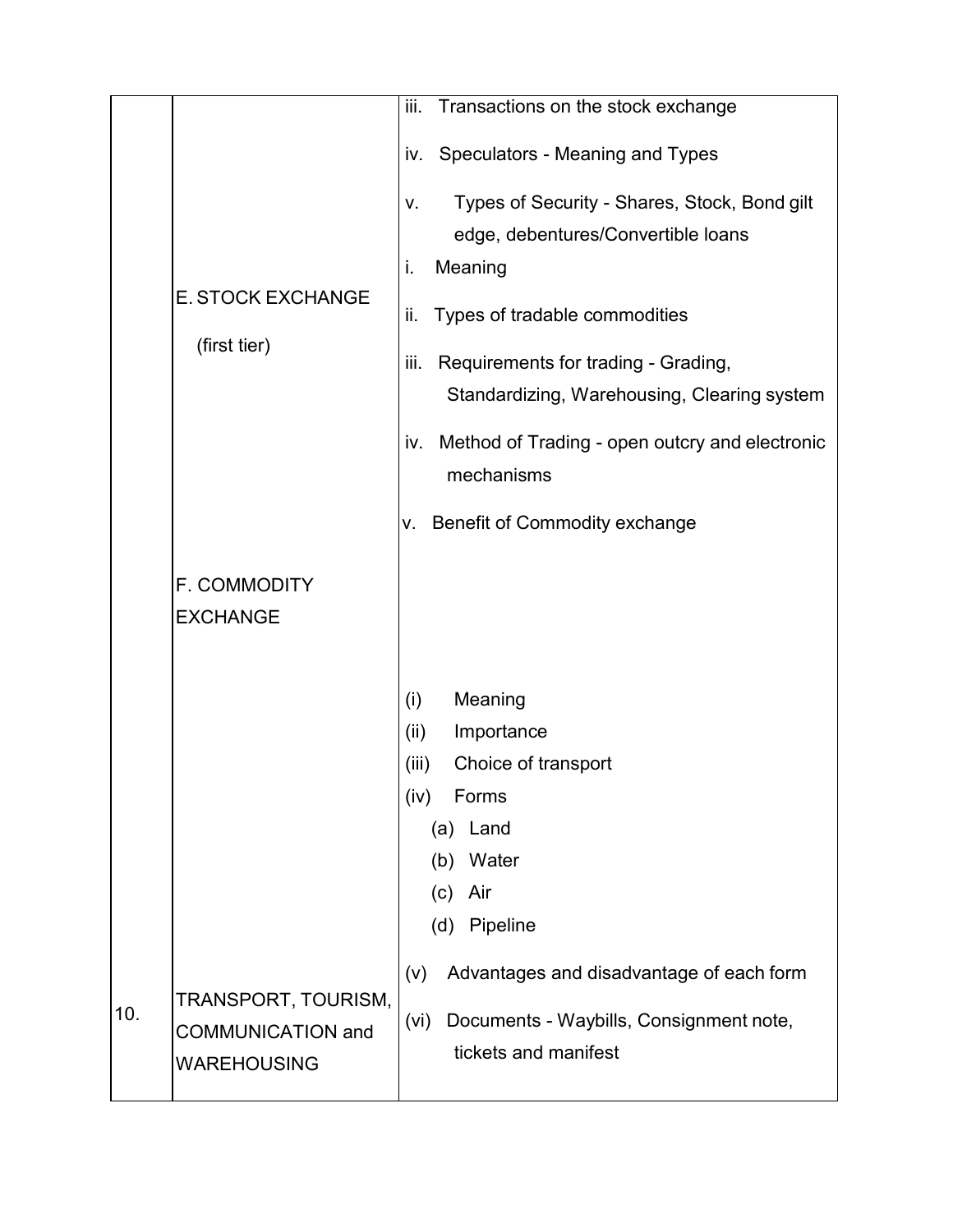| A. TRANSPORT,     | Meaning<br>(i)                                     |
|-------------------|----------------------------------------------------|
|                   | (ii)<br>Advantages and disadvantages               |
|                   | Meaning<br>(i)                                     |
|                   | (ii)<br>Types - Oral. Written, Visual, Non-verbal, |
|                   | Non-visual, Traditional,                           |
|                   | (iii)<br>Advantages and Disadvantages              |
|                   | Importance and services of Post Office<br>(iv)     |
|                   | Courier Agencies and other communication<br>(v)    |
|                   | agencies - Telephone system, satellite             |
|                   | services, internet- E-mail                         |
|                   | <b>Computer Appreciation</b><br>(vi)               |
|                   | - meaning,                                         |
|                   | - component parts,                                 |
|                   | - advantages and disadvantages.                    |
|                   | Meaning<br>(i)                                     |
|                   | (ii)<br>Importance                                 |
| <b>B. TOURISM</b> | <b>Functions</b><br>(iii)                          |
|                   | (iv)<br><b>Types</b>                               |
| C COMMUNICATION   | (v)<br>Advantages                                  |
|                   |                                                    |
|                   |                                                    |
|                   |                                                    |
|                   |                                                    |
|                   |                                                    |
|                   |                                                    |
|                   |                                                    |
|                   |                                                    |
|                   |                                                    |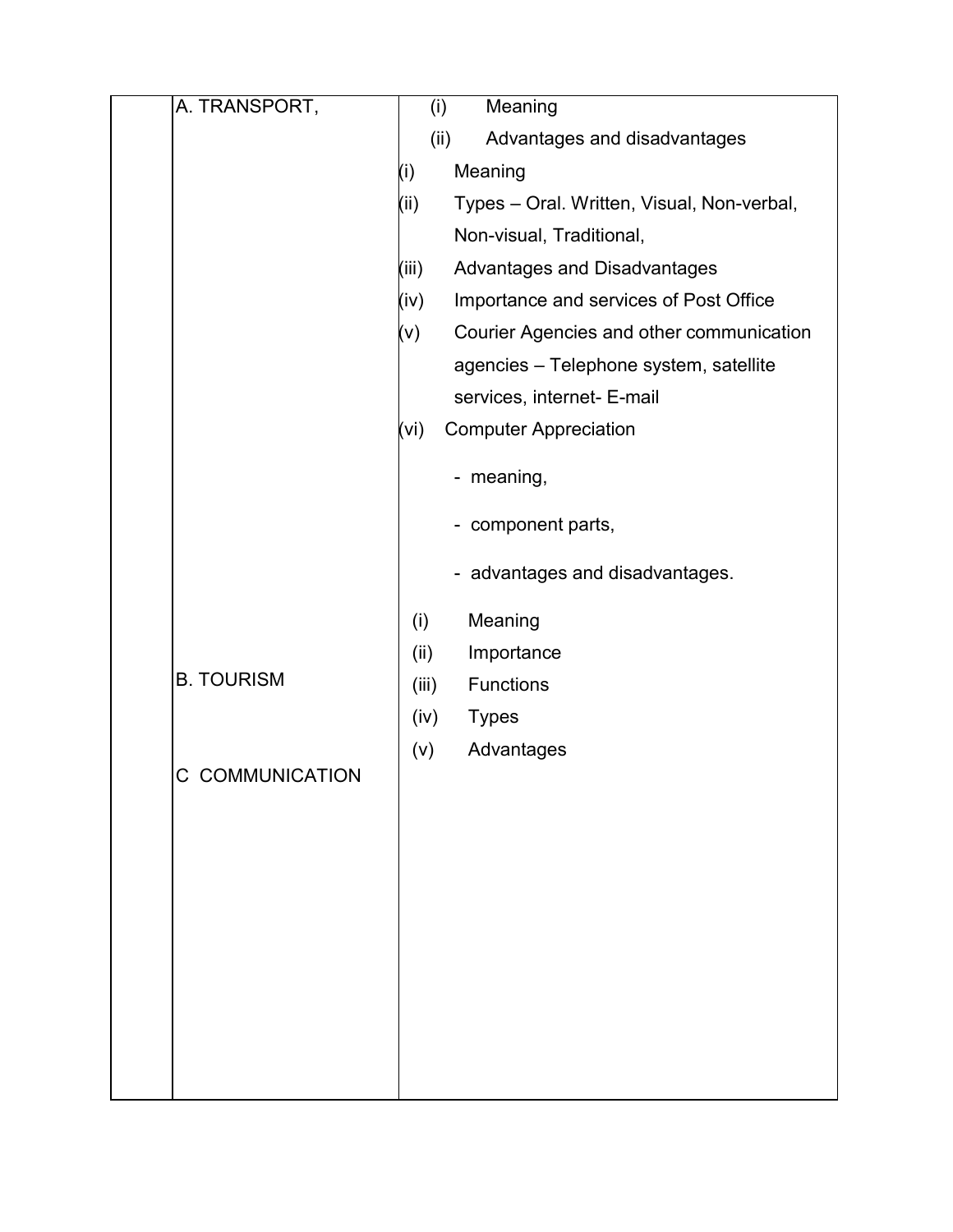|     | D. WAREHOUSING                             |                                                                                                                                     |
|-----|--------------------------------------------|-------------------------------------------------------------------------------------------------------------------------------------|
| 11. | <b>ADVERTISING</b>                         | Meaning<br>(i)                                                                                                                      |
|     |                                            | (ii)<br>Roles, advantages and disadvantages                                                                                         |
|     |                                            | (iii)<br>Types - informative, persuasive,                                                                                           |
|     |                                            | Competitive, mass/specific                                                                                                          |
|     |                                            | Methods - direct and indirect<br>(iv)                                                                                               |
|     |                                            | Media- meaning, choice and types<br>(v)                                                                                             |
| 12  | <b>INTRODUCTION TO</b><br><b>MARKETING</b> |                                                                                                                                     |
|     | A. MARKETING                               | Meaning<br>(i)                                                                                                                      |
|     |                                            | (ii)<br>Importance                                                                                                                  |
|     |                                            | (iii)<br><b>Functions</b><br>(iv)<br>Differences between market and marketing,<br>market and marketing research.                    |
|     |                                            | The Marketing mix 4ps                                                                                                               |
|     | <b>B. Marketing Concept</b>                | Meaning<br>(i)<br>(ii)<br>Components<br>Products,<br>$\blacksquare$<br>price,<br>place and<br>$\overline{\phantom{a}}$<br>promotion |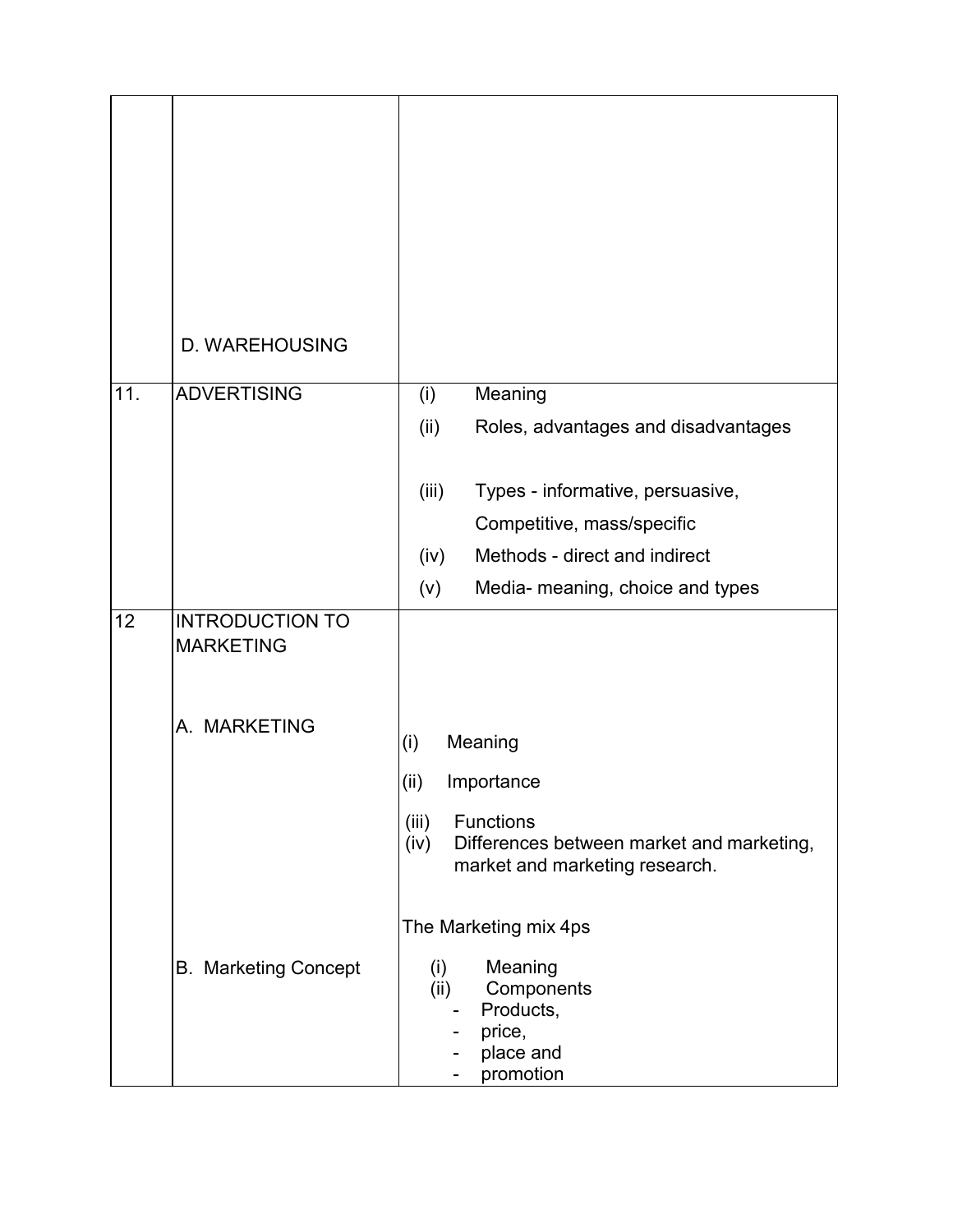|     |                                                | (i)<br>(ii)                                         | Meaning<br>Importance                          |
|-----|------------------------------------------------|-----------------------------------------------------|------------------------------------------------|
|     |                                                |                                                     |                                                |
|     |                                                | Types - Pre and after sales services<br>(i) Meaning |                                                |
|     |                                                |                                                     | (ii) Methods                                   |
|     |                                                |                                                     | Trade fairs, exhibitions, gifts, demonstration |
|     |                                                |                                                     | <b>Personal Selling</b>                        |
|     | C. Customer Services                           |                                                     | Meaning                                        |
|     |                                                |                                                     | Importance                                     |
|     |                                                |                                                     |                                                |
|     |                                                |                                                     |                                                |
|     |                                                |                                                     |                                                |
|     | D. Sales Promotion                             |                                                     |                                                |
| 13. | <b>LEGAL ASPECT OF</b>                         | (i)                                                 | Contract                                       |
|     | <b>BUSINESS</b>                                |                                                     |                                                |
|     |                                                |                                                     | - Meaning -                                    |
|     | Areas of law that relate to<br><b>Business</b> |                                                     | - Elements of a valid contract                 |
|     |                                                | $\blacksquare$                                      | Discharge of a contract                        |
|     |                                                | (ii)                                                | Agency                                         |
|     |                                                |                                                     | Meaning                                        |
|     |                                                |                                                     | Creation                                       |
|     |                                                |                                                     | Duties and responsibilities of principals      |
|     |                                                |                                                     | and agents                                     |
|     |                                                |                                                     | Termination                                    |
|     |                                                | (iii)                                               | Sales of goods Act                             |
|     |                                                | (iv)                                                | Hire Purchase Act                              |
|     |                                                | (v)                                                 | Rights and Obligations of employer and         |
|     |                                                |                                                     | Employee                                       |
|     |                                                | (vi)                                                | Government regulation of Business - patents,   |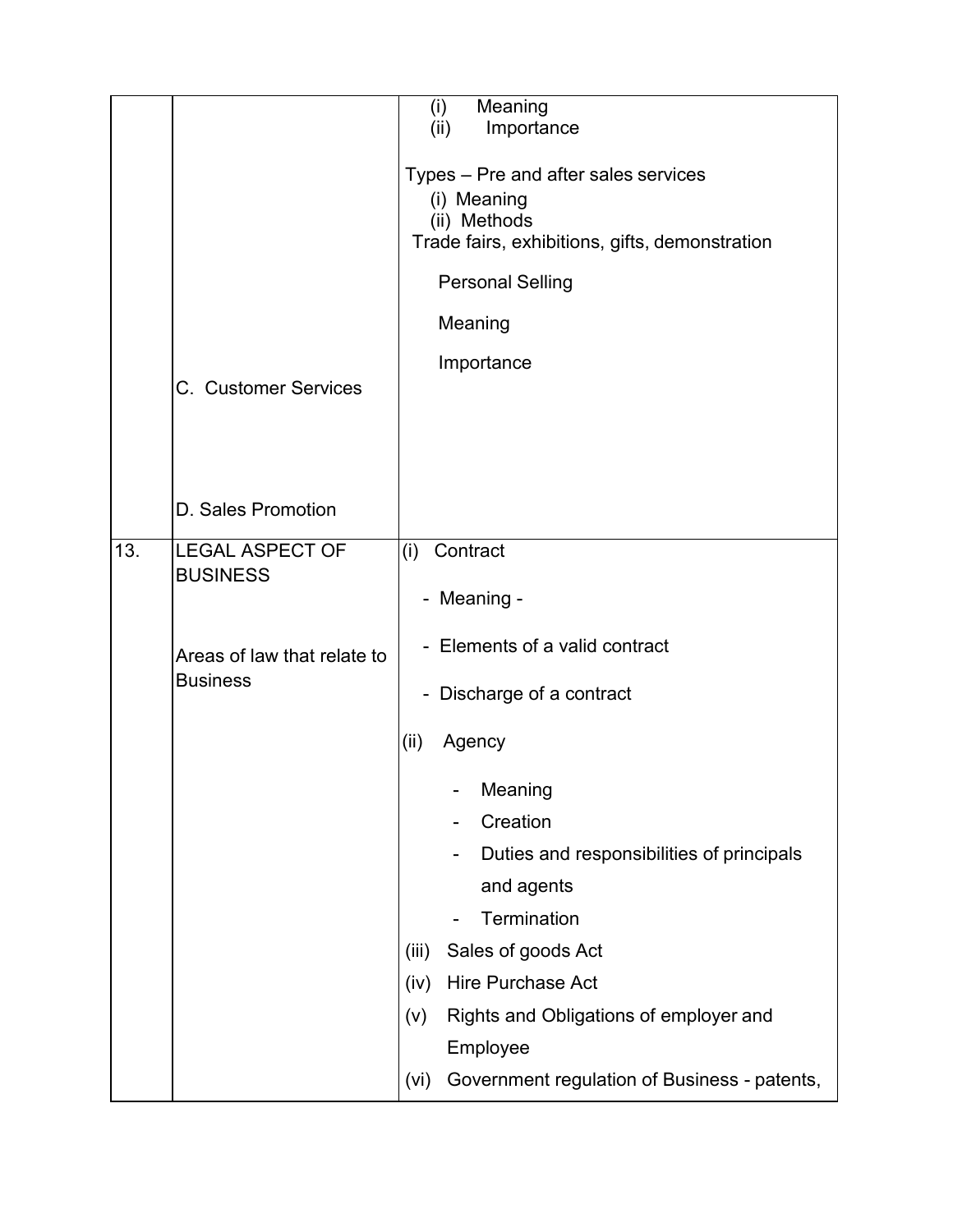|     |                            | copyright. Trade mark                            |
|-----|----------------------------|--------------------------------------------------|
|     |                            | (vii) Registration of Business                   |
|     |                            | Meaning and uses                                 |
|     |                            |                                                  |
|     |                            | Meaning<br>(i)                                   |
|     |                            | (ii) Need for protection                         |
|     |                            | Means of protection<br>(iii)                     |
|     |                            | Consumerism<br>(iv)                              |
|     |                            | Meaning                                          |
|     |                            | Means, Instrument of protection                  |
|     |                            | Government Legislation - food and drugs Act      |
|     |                            | standard organization Act - Price Control Act -  |
|     |                            | Factory, Shops and Offices Act - Product quality |
|     |                            |                                                  |
|     | <b>Consumer Protection</b> |                                                  |
| 14. | Government policies        |                                                  |
|     | relating to business       |                                                  |
|     |                            |                                                  |
|     | A. Commercialsation        | (i)<br><b>Meaning and Reasons</b>                |
|     | <b>B.</b> Privatisation    | (ii)<br>Advantages and disadvantages             |
|     | C. Deregulation            | (iii) Comparison/differences                     |
|     |                            |                                                  |
| 15. | <b>INTRODUCTION TO</b>     | Meaning<br>i.                                    |
|     | <b>BUSINESS</b>            | Objectives of business<br>ii.                    |
|     | <b>MANAGEMENT</b>          |                                                  |
|     |                            | <b>Meaning of Business Management</b><br>iii.    |
|     |                            | Functions<br>IV.                                 |
|     |                            | <b>Business Resources</b><br>V.                  |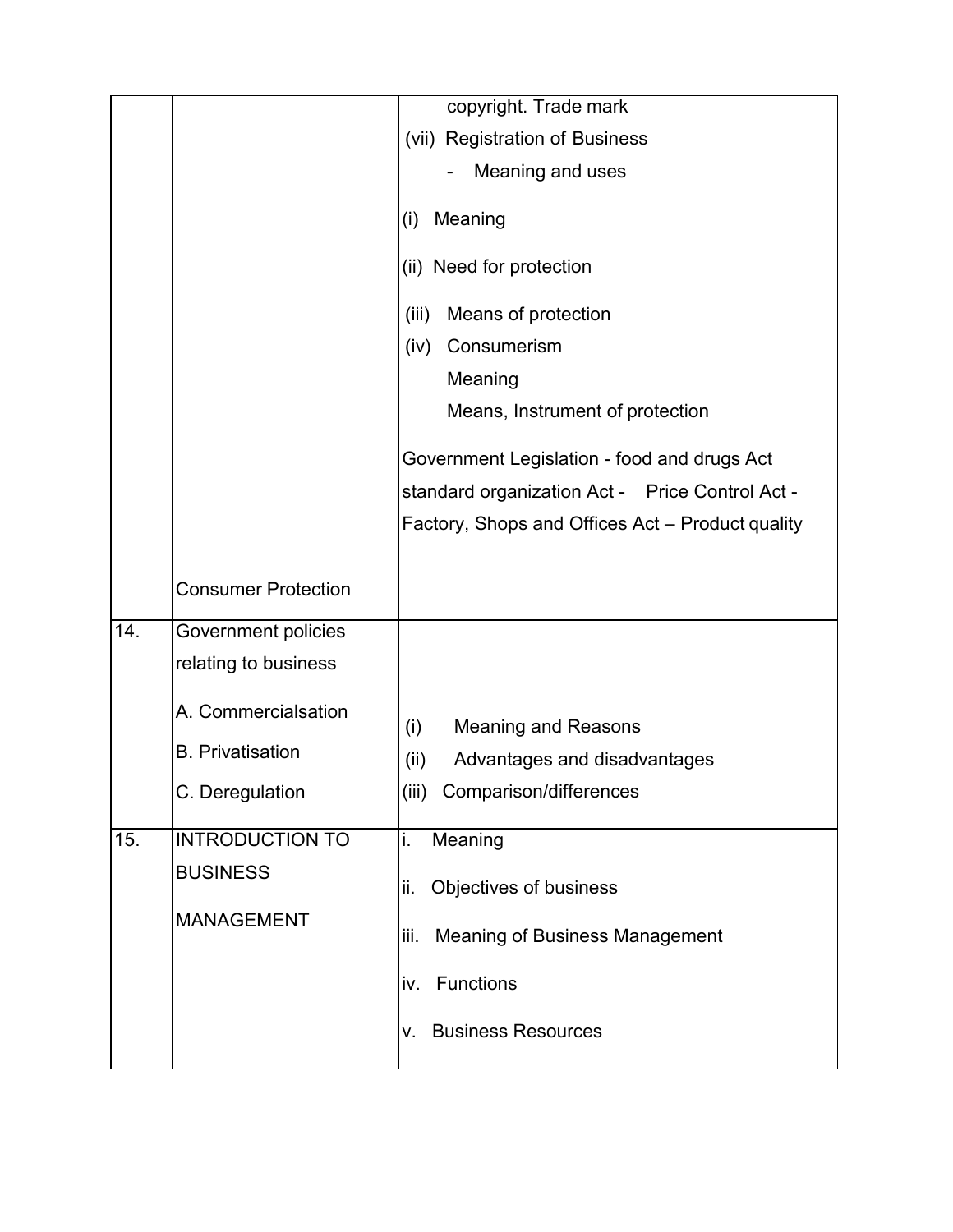|     |                                                                                       | - Man, Money, Materials Opportunities/Goodwill         |
|-----|---------------------------------------------------------------------------------------|--------------------------------------------------------|
|     |                                                                                       | vi. Structure of Business organizational setup         |
|     |                                                                                       | Organisational chart, Departments, Functions           |
|     |                                                                                       | of each, Authority, Delegation of Authority            |
|     |                                                                                       | <b>Responsibility Span of Control</b>                  |
|     |                                                                                       | <b>Meanings</b>                                        |
|     |                                                                                       | <b>Business and its environment Economical</b><br>vii. |
|     |                                                                                       | <b>Political Competition Technological etc</b>         |
|     |                                                                                       | viii. Social responsibility of Business to the Society |
|     |                                                                                       | ix. Importance of Inter and Intra departmental         |
|     |                                                                                       | communications                                         |
| 16. | <b>ECONOMIC</b><br><b>GROUPINGS</b><br><b>ECOWAS</b><br>А.<br><b>NIGER BASIN</b><br>B | History<br>i.                                          |
|     |                                                                                       | Membership<br>ii. .                                    |
|     |                                                                                       | iii. Objectives                                        |
|     |                                                                                       | iv. Achievements                                       |
|     | <b>COMMISSION (NBC)</b><br><b>C. LAKE CHAD BASIN</b>                                  | v. Problems/Obstacles                                  |
|     | <b>COMMISSION (LCBC)</b>                                                              |                                                        |
|     | <b>MANO-RIVER UNION</b><br>D.                                                         |                                                        |
|     | <b>EUROPEAN UNION</b><br>Е.                                                           |                                                        |
|     | <b>WEST AFRICAN</b><br>F.<br><b>CLEARING HOUSE</b>                                    |                                                        |